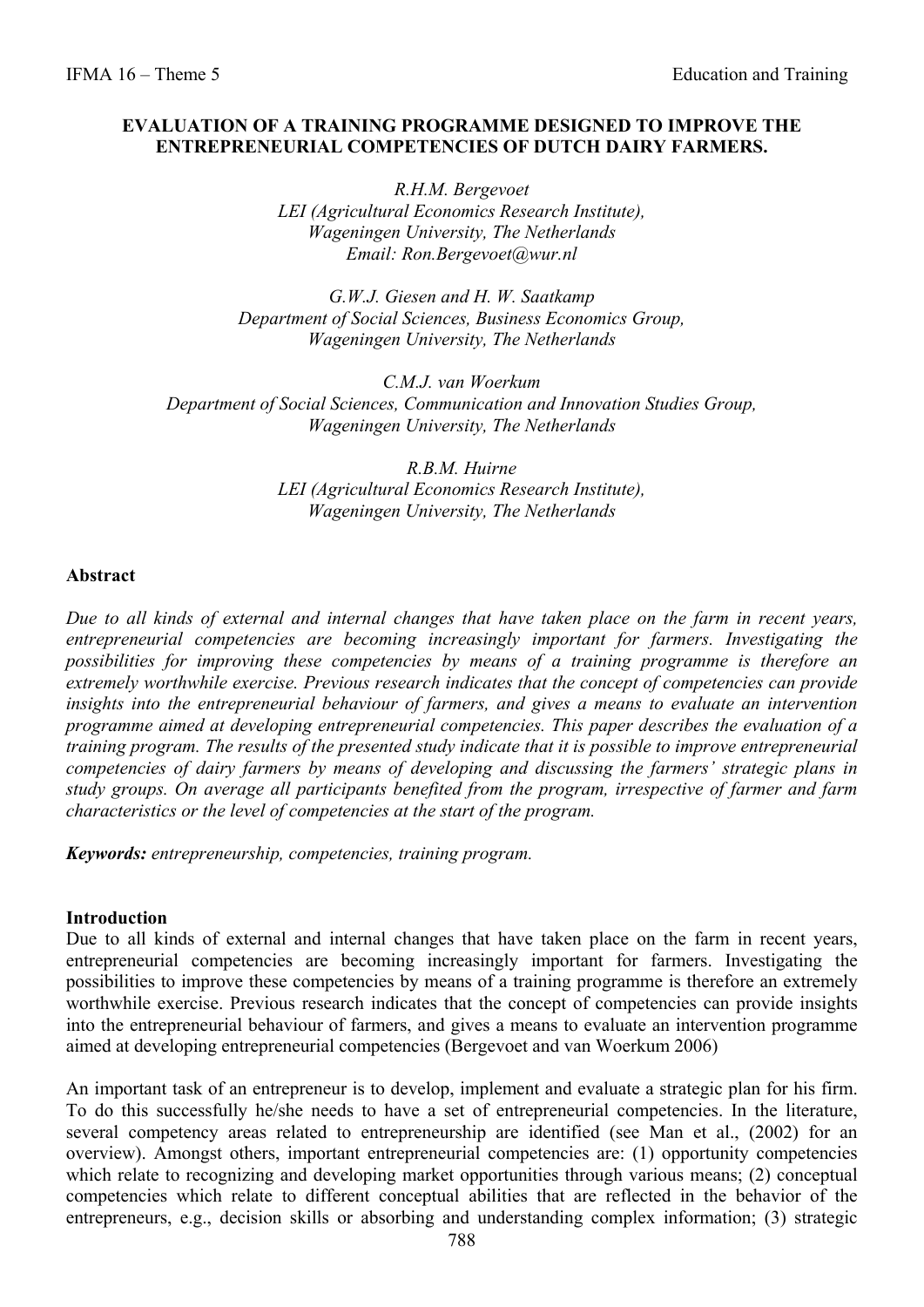competencies which relate to setting, evaluating, and implementing the strategies of the enterprise. They are competencies related to strategic management; (4) organizing competencies which relate to the organization of different internal and external human, physical, financial, and technological resources, including team-building, managing, training, and controlling employees. This group of competencies is closely related to strategic competencies; and (5) relationship or networking competencies which relate to person-to-person-based interactions or individual-to-group-based interactions. These competencies include building a context of co-operation and trust, using contracts and connections, persuasive ability, and communication and interpersonal skills (Man et al., 2002). Networking competencies are also part of these relationship competencies. These can be defined as the ability of an entrepreneur to consult the right members of his network for the right question, at the right moment. Differences in success between entrepreneurs are partly determined by their differences in networking competencies.

To improve entrepreneurial competencies in dairy farmers a 2-year training program was developed. In the training program the participants developed and discussed amongst each other a strategic plan for their own enterprise and by doing so addressed and trained related competencies.

The aim of this research is to evaluate the impact of a training program designed to improve the entrepreneurial competencies of the farmer.

## **Materials and methods**

Fifty farmers actively participated in the training program, the initial project group (P-group) and their progress was tested at the start and end of the program. A comparable group of 114 farmers was selected to participate as a control group (C-group). Members of the P-group participated in the training program meetings which were aiming at improving competencies related to entrepreneurship, whereas the members of the C-group did not. Figure 1 gives the research design.

The impact of the intervention was assessed by means of an identical questionnaire at the start  $(t=0)$  and end of the study  $(t=1)$ . The questionnaire consisted of two parts. The first part asked for farmer's and farm characteristics and included background demographic information such as the size of the enterprise and the age of the farmer. In the second part questions were asked relating to entrepreneurial competencies and success. This was done in the form of statements that the respondents were asked to assess. Statements were grouped into different clusters. There were statements about (1) the reasons for becoming a farmer, (2) the farmer's general objectives, (3) their desired way of farming, (4) their perception of the environment, and (5) their evaluation of entrepreneurial success. With the exception of the questions for background information, all the statements were closed, Likert-type scaled, statements. Farmers could add comments or other aspects. For a full description of the questionnaire see (Bergevoet *et al.*, 2004).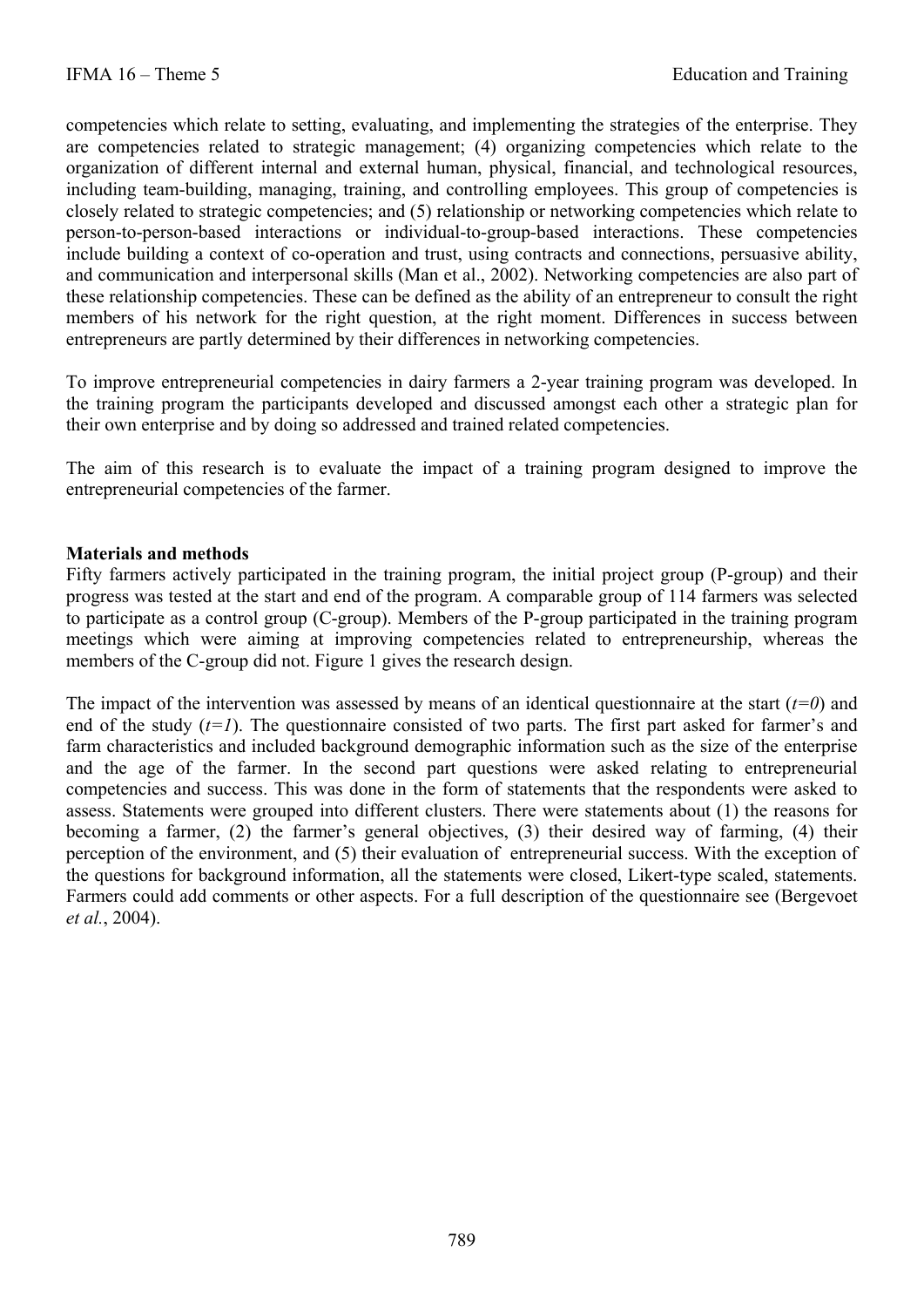*.* 





In table 1 conceptually related variables are grouped according to their underlying competencies and combined into summated scales to create new variables. For these variables, the scores on the underlying variables were added up and divided by the number of variables. The new variables were used in the further analysis instead of the original variables.

To determine the impact of the training program while controlling for the value of the indicators at *t=0*, the following model was used (Larsen, 2004):

 $y_{ij} = \beta_0 + \beta_1 x_i + \beta_2 z_j + \beta_3 x_i \cdot z_j + \varepsilon_{ij}$  (Equation 1)

Where:  $y_{ij}$  = indicator value of the farmer *i* in class *j* after the training program;  $x_{ij}$  = indicator value of the farmer *i* in class *j* before the training program;  $z_i$  class ( $z_i$  = *l* for P-group and  $z_i$  = 0 for C-group);  $x_i$ *\*zj* = interaction term and *εij=* error term

*β*<sub>*I*</sub> gives insight into the relation between the value of the indicator at  $t=0$  and value at  $t=1$ . *β*<sup>2</sup> indicates a difference in the intercept of the regression lines of the P- and the C-group. The intercept for the C-group is  $\beta_0$ , whereas the intercept for the P-group is  $(\beta_0 + \beta_2)$ .  $\beta_3$  indicates a difference in the slope of the regression lines between the P- and C- group. The slope for the C- group is *β1*, whereas for the Pgroup the slope is  $\beta_1 + \beta_2$ . An intervention effect can represent itself by the fact that  $\beta_2$  and /or  $\beta_3$  are significantly different from zero.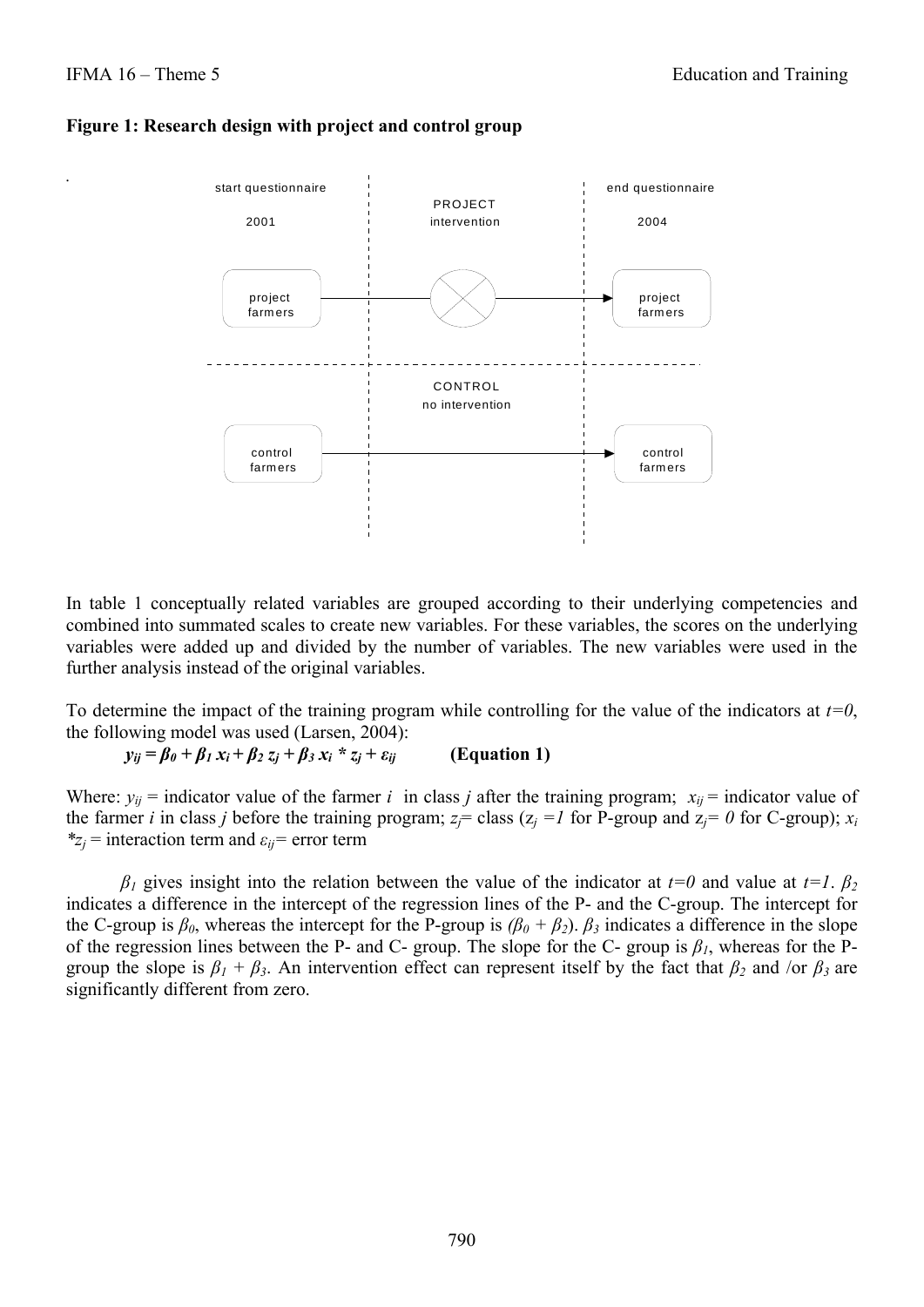| Description                  | Variables from the questionnaire                                                                                                | Indicator      |  |  |  |  |
|------------------------------|---------------------------------------------------------------------------------------------------------------------------------|----------------|--|--|--|--|
|                              | Strategic competencies related to:                                                                                              |                |  |  |  |  |
| setting                      | a It is clear to me where my farm has to be within 5 years<br>STR_SET                                                           |                |  |  |  |  |
| strategy                     | The targets to go for on my farm are clear to me                                                                                |                |  |  |  |  |
|                              | to implement a I have sufficient possibilities to monitor the production-process                                                | <b>STR_IMP</b> |  |  |  |  |
| strategy                     | My objectives are in clear plans that are written on paper                                                                      |                |  |  |  |  |
| evaluate<br>to               | Monitoring of my production targets I do by analysis of my farm<br>STR EV<br>a <sub>results</sub>                               |                |  |  |  |  |
| strategy                     | The success of my business is the result of a good planning                                                                     | A              |  |  |  |  |
|                              | Opportunity competencies related to:                                                                                            |                |  |  |  |  |
|                              | Policy towards nature                                                                                                           |                |  |  |  |  |
| to policy                    | Policy towards spatial planning<br>Increasing legislation                                                                       | OPP_POL        |  |  |  |  |
| consumers'<br>concern        | Consumers concern for the environment<br>Consumer's concern for food safety<br>Consumers concern for animal welfare             | OPP CO<br>N    |  |  |  |  |
| threats                      | of Image of the product                                                                                                         | OPP MA         |  |  |  |  |
| markets                      | Ceasing of internal borders within EU                                                                                           | R              |  |  |  |  |
| Information                  | I'm thoroughly informed before I make important decisions                                                                       |                |  |  |  |  |
| seeking<br>competencies      | I ask for a lot of advice when I need to make important decisions STR_INF<br>I use the Internet to find information for my farm |                |  |  |  |  |
|                              | I invite visitors to my farm because contact to the general public                                                              |                |  |  |  |  |
| Relationship<br>competencies | is important to me                                                                                                              |                |  |  |  |  |
|                              | To met he way my colleague farmers think about my farm is STR REL                                                               |                |  |  |  |  |
|                              | very important                                                                                                                  |                |  |  |  |  |
|                              | I regularly negotiate with suppliers on the conditions we do                                                                    |                |  |  |  |  |
|                              | business                                                                                                                        |                |  |  |  |  |
| Entrepreneurial              | How much do you like being an entrepreneur?                                                                                     | ENT SU         |  |  |  |  |
| success                      | When you look back over the last 5 years, how successful do $\alpha$                                                            |                |  |  |  |  |
|                              | you consider yourself?                                                                                                          |                |  |  |  |  |

# **Table 1: Entrepreneurial competencies and variables used to create summated scales**

## **Results**

The first step to determine the impact of the training program was to compare the indicators for farm and farmers' characteristics and entrepreneurial competencies at *t=0* (before training program) and *t=1*(after training program) of the P- and C- group. The results are presented in tables 2 and 3.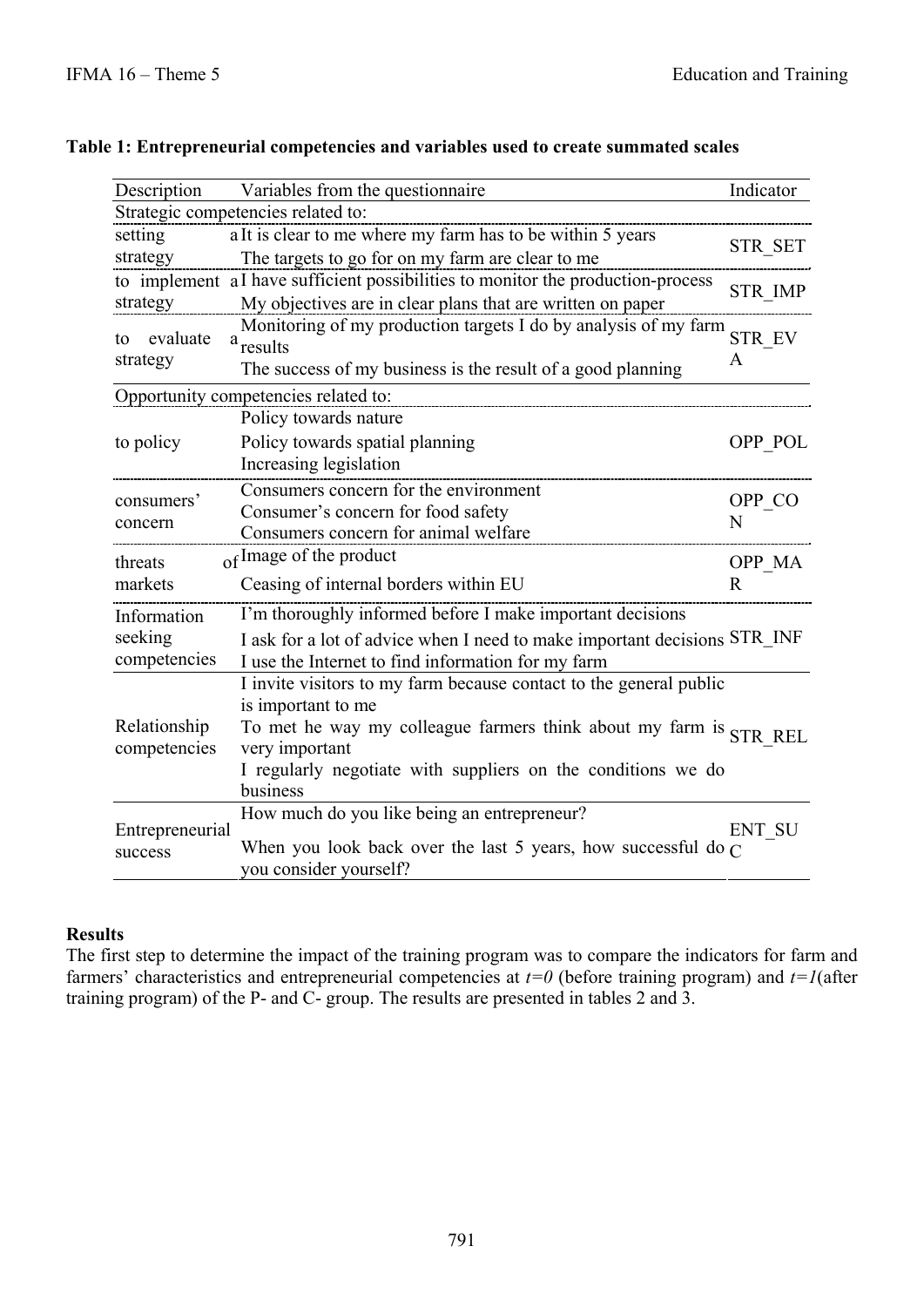| Participants in:            |       | project $(n=50)$ |           |                | control $(n=114)$ |                   |
|-----------------------------|-------|------------------|-----------|----------------|-------------------|-------------------|
|                             |       | Mean             | <b>SD</b> | Mean           | <b>SD</b>         | Sign <sup>1</sup> |
| Age of the farmer           | $t=0$ | 41.84            | 9.2       | 38.82          | 7.63              | $***$             |
| # $FTU^2$                   | $t=0$ | 1.67             | 0.60      | 1.71           | 0.74              |                   |
|                             | $t=1$ | 1.64             | 0.54      | 1.61           | 0.61              |                   |
| $\#$ cows/farm              | $t=0$ | 93.40            | 33.03     | 76.72          | 37.08             | $***$             |
|                             | $t=1$ | 101.84           | 36.95     | 83.43          | 37.26             | $***$             |
| Milk/cow/year $(l.)$        | $t=0$ | 8441.36          | 699.68    | 8426.18 828.68 |                   |                   |
|                             | $t=1$ | 8510.28          | 633.26    | 8477.63 815.63 |                   |                   |
| Area grass and maize        | $t=0$ | 58.52            | 19.51     | 46.83          | 20.43             | **                |
|                             | $t=1$ | 61.56            | 21.03     | 50.39          | 21.77             | $***$             |
| Milk quota ( $*103$ liters) | $t=0$ | 742.69           | 248.41    | 621.35         | 304.91            | $***$             |
|                             | $t=1$ | 833.02           | 287.27    | 689.06         | 329.70            | **                |

# **Table 2 Farmer and farmer characteristics of the participating farms: differences between Project and Control group before and after the project**

<sup>1</sup> Sign \*\* P- and C- group are sign different ( $p$ <0.05) in independent sample T-test, <sup>2</sup> FTU = fulltime *labour units/farm* 

As can be seen from table 2, farmers in the P-group were older at the start of the training program and their farms were larger than those in the control group at both the start and at the end of the training program. Both the participants in P- as well as C- group on average increased their farm size during the training program without changing the number of FTU.

As can be seen from table 3, the scores on the indicators for strategic competencies at  $t=0$  in general are high. For example STR\_SET at *t=0* in the training program group had an average score of 4.12 (out of maximum 5.00). These high scores limit the room for improvement and make it more difficult to show an intervention effect. When looking at the opportunity competencies, a difference in perception of the different indicators can be observed. Issues related to policy (OPP\_POL) are on average evaluated as a threat (as indicated by negative signs), whereas issues that are related to the consumer (OPP\_CON) and market (OPP MAR) are on average evaluated as an opportunity (as indicated by positive signs).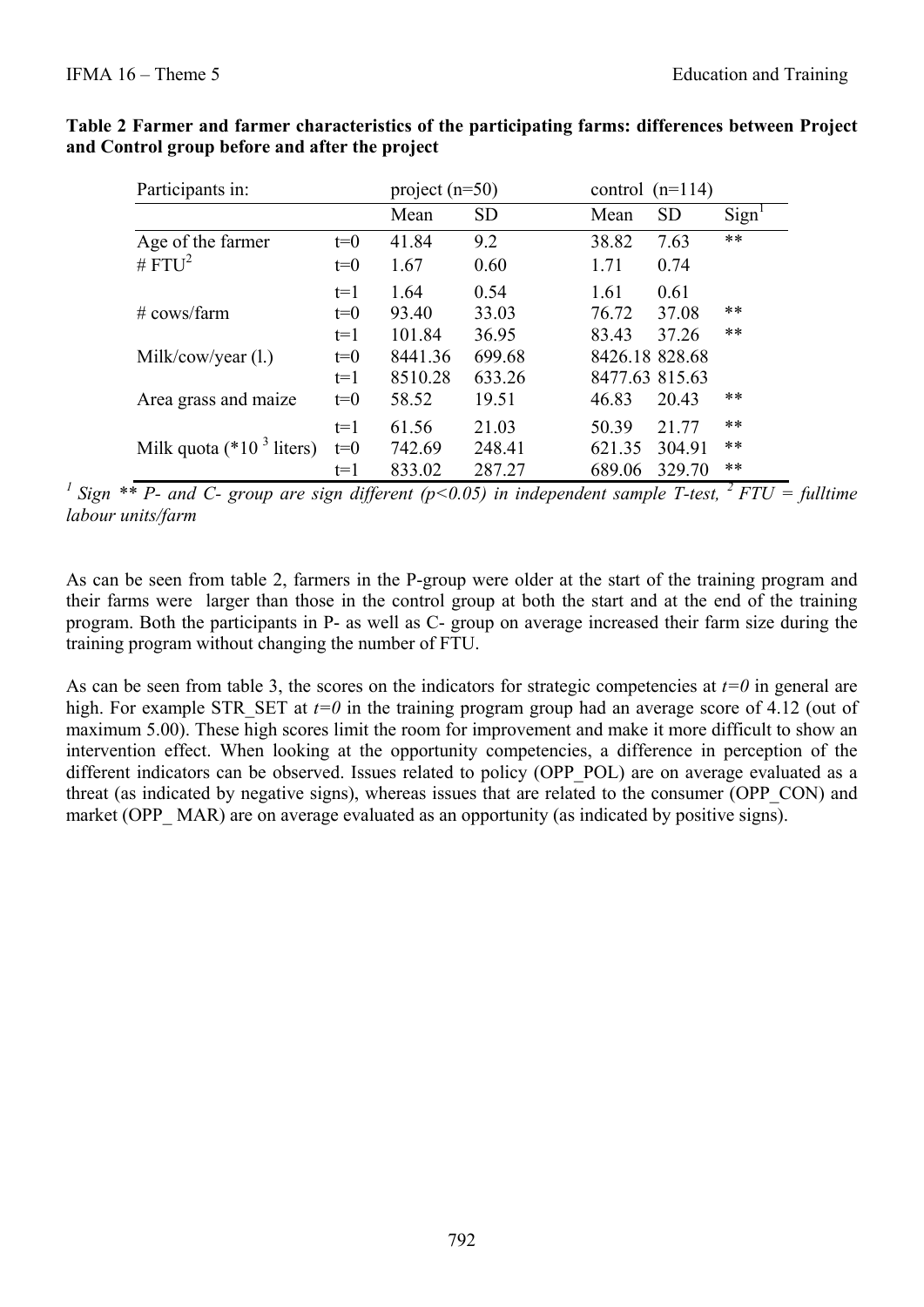|                                              |                      | Project |         | Control   |           |           |        |
|----------------------------------------------|----------------------|---------|---------|-----------|-----------|-----------|--------|
|                                              |                      |         | $n=50$  |           | $(n=114)$ |           |        |
|                                              |                      |         | Mean    | <b>SD</b> | Mean      | <b>SD</b> | Sign*  |
|                                              | <b>STR SET</b>       | $t=0$   | 4.12    | 0.83      | 3.94      | 0.77      |        |
|                                              |                      | t=1     | 4.17    | 0.69      | 3.92      | 0.89      | $\ast$ |
|                                              | <b>STR IMP</b>       | $t=0$   | 3.29    | 0.89      | 3.04      | 0.79      | $\ast$ |
| Strategic competencies <sup>a</sup>          |                      | t=1     | 3.44    | 0.91      | 3.07      | 0.89      | **     |
|                                              | <b>STR EVA</b>       | $t=0$   | 3.70    | 0.72      | 3.63      | 0.74      |        |
|                                              |                      | $t=1$   | 3.80    | 0.62      | 3.70      | 0.79      |        |
|                                              |                      | $t=0$   | $-1.18$ | 1.08      | $-1.56$   | 1.12      | **     |
|                                              | OPP POL              | t=1     | $-0.61$ | 1.00      | $-1.09$   | 1.12      | $***$  |
|                                              | OPP CON              | $t=0$   | 1.37    | 1.02      | 0.49      | 1.30      | $***$  |
| Opportunity                                  |                      | t=1     | 1.38    | 1.14      | 0.54      | 1.13      | **     |
| competencies <sup>b</sup>                    | <b>OPP MAR</b>       | $t=0$   | 0.87    | 1.23      | 0.77      | 1.31      |        |
|                                              |                      | t=1     | 1.48    | 1.11      | 1.04      | 1.15      | **     |
|                                              | SRT INF <sup>a</sup> | $t=0$   | 3.82    | 0.72      | 3.61      | 0.67      | *      |
|                                              |                      | t=1     | 3.89    | 0.60      | 3.74      | 0.69      |        |
| Relationship                                 |                      | $t=0$   | 2.97    | 0.72      | 3.15      | 0.69      |        |
| competencies <sup>a</sup>                    | <b>STR REL</b>       | $t=1$   | 2.95    | 0.73      | 3.15      | 0.71      | $\ast$ |
|                                              |                      | $t=0$   | 1.90    | 0.80      | 1.81      | 0.85      |        |
| Entrepreneurial success <sup>c</sup> ENT SUC |                      | t=1     | 1.68    | 0.85      | 1.77      | 0.91      |        |

#### **Table 3: Indicators of entrepreneurial competencies: differences between the training program (P) and control(C)- group before and after the project**

*\*Sign: P- and C group are significantly (\*=p<0.1 and \*\* = P<0.05) different in independent samples Ttest. <sup>a</sup> scales on a 5 point Likert scale ( 1= not important to 5= very important), b scales on a 7-point*  Likert scale  $-3$  = great threat to  $+3$  = great opportunity, <sup>*c*</sup> scales on a 7-point Likert scale  $-3$  = very bad to *+3=, very good.* 

Comparing the results of the P and C-group showed that at  $t=0$  the values of a few indicators already differed significantly between C-and P-group. At *t=0* higher scores in the P-group were already found for the indicators STR\_IMP, OPP\_POL, and OPP\_CON. STR\_INF had higher scores at  $t=0$ .

Compared to the C-group, at  $t=1$  a higher score was found in the P- group for the variables STR IMP, OPP\_POL, OPP\_CON and OPP\_MAR. Also, compared to the C-group, STR\_SET scored higher in the P-group. For STR REL lower scores were found in the P-group. These data suggest an effect of the intervention. To evaluate differences between P and C-group the model as described in equation 1 was tested. Table 4 shows the results.

The perception of success of both members of the P- and C- group did not significantly differ between groups and time.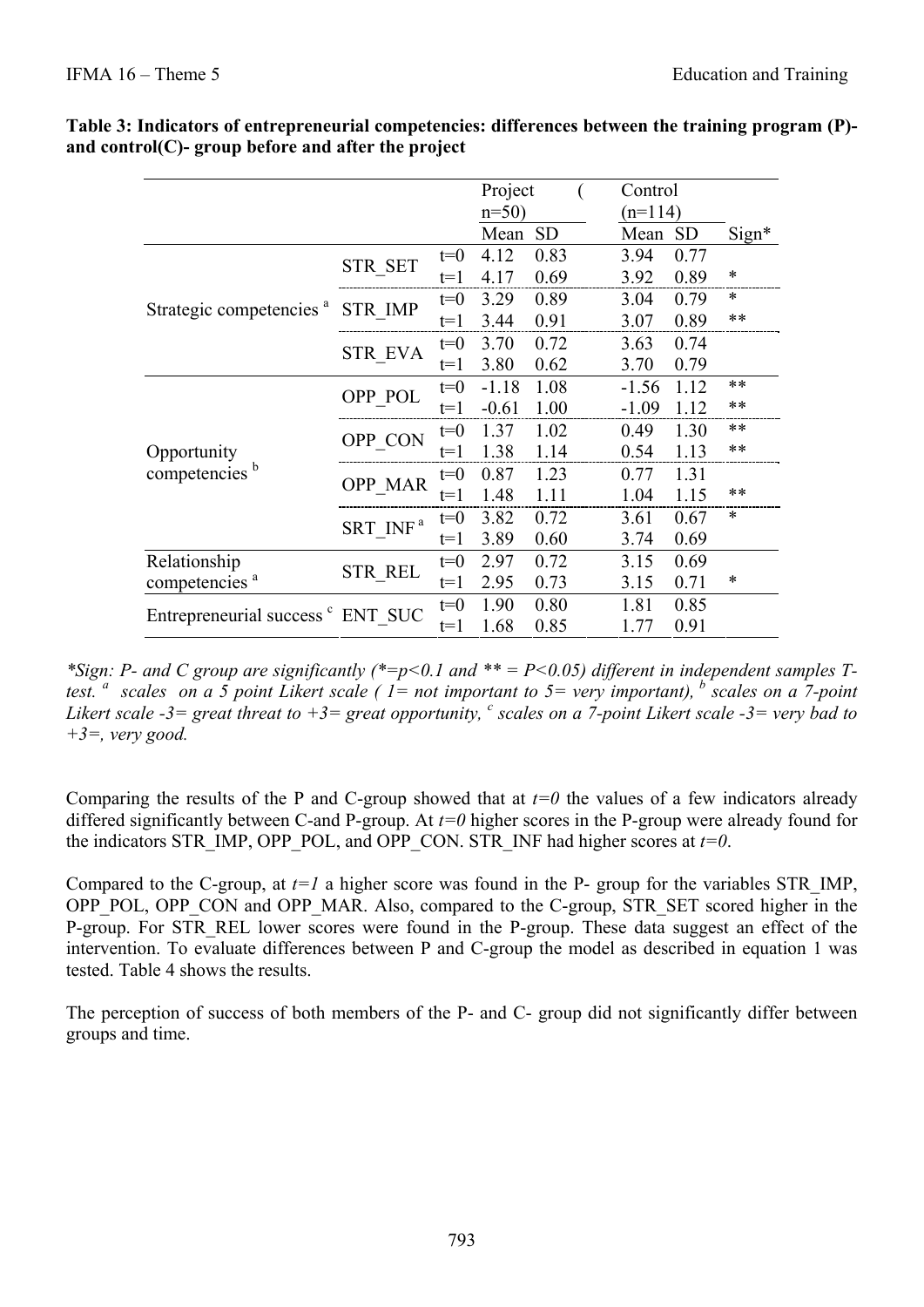|                             |                                                                      | <b>Standardised</b><br>coefficients |           |                       |
|-----------------------------|----------------------------------------------------------------------|-------------------------------------|-----------|-----------------------|
|                             |                                                                      | $\beta$ 1                           | $\beta$ 2 | $\beta$ 3             |
| <b>Farm characteristics</b> |                                                                      |                                     |           |                       |
| # $FTU1$                    |                                                                      | 0.84                                |           |                       |
| $#$ cows/farm               |                                                                      | 0.89                                |           | 1.6<br>5              |
| #Milk/cow/year (1)          |                                                                      | 0.75                                |           |                       |
| Area grass and maize        |                                                                      | 0.86                                |           |                       |
| Milk quota (1)              |                                                                      | 0.90                                |           |                       |
|                             | Indicators for entrepreneurial competencies                          |                                     |           |                       |
| $STR$ <sub>_</sub> $SET1$   | Strategic competencies related to setting $a_{0.51}$<br>strategy     |                                     |           |                       |
| <b>STR IMP</b>              | Strategic competencies related to implement $_{0.52}$<br>a strategy  |                                     | 0.38      | $\ast$                |
| <b>STR EVA</b>              | Strategic competencies related to evaluating a $_{0.45}$<br>strategy |                                     |           |                       |
| OPP POL                     | Opportunity competencies related to policy                           | 0.43                                |           |                       |
| OPP_CON                     | Opportunity<br>competencies<br>consumers' concern                    | related $_{0.29}$                   |           | 0.2<br>$\overline{7}$ |
| OPP_MAR                     | Opportunity competencies related to threats $0.38$<br>of markets     |                                     | 0.18      |                       |
| <b>SRTINF</b>               | Information seeking competencies                                     | 0.57                                |           |                       |
| <b>STR REL</b>              | Relationship competencies                                            | 0.78                                | $-0.26$ * |                       |
| <b>ENT SUC</b>              | <b>Entrepreneurial success</b>                                       | 0.66                                |           |                       |

**Table 4 The impact of the training program on the relation between the in value at t=1 and the**  value at t=0 of the indicators related to farmer's and farm characteristics and entrepreneurial **competencies and success.** 

*β 1= standardised Beta of the indicator, β 2 = standardised Beta of the class (P=1, C=0), β 3 = standardised Beta of the interaction (indicator\* class). Only significant relations are shown. All shown relations are significant at p< 0.05 except the \* marked coefficient, which is p<0.10. <sup>1</sup> For abbreviations see table 1.* 

The intervention influenced several farm characteristics. For the P-group on average there is a larger increase in the number of cows in larger farms is than in smaller farms. The slope of the line for the Pgroup is  $2.54$  (0.89 +1.65) which larger than 1. The intervention did not result in a significant influence on the other indicators for farmers' and farm characteristics.

Of the indicators of entrepreneurial competencies, several were influenced by the intervention: STR\_IMP, OPP\_CON, OPP\_MAR, and STR\_REL.

Compared to the C-group, on average all participants in the P-group had a larger increase of their competencies. For STR\_IMP and OPP\_MAR the overall level of response was at a higher level in the Pgroup as shown by a larger intercept in the P-group as shown by a significant  $\beta_2$ . For STR\_REL in the Pgroup the intercept was smaller indicating on average a general lower response level in the P-group.

For the indicator OPP\_CON in the P-group participants with high scores on  $t=0$  had a higher score at  $t=1$ compared to the participants of the C-group, whereas the participants with lower scores did not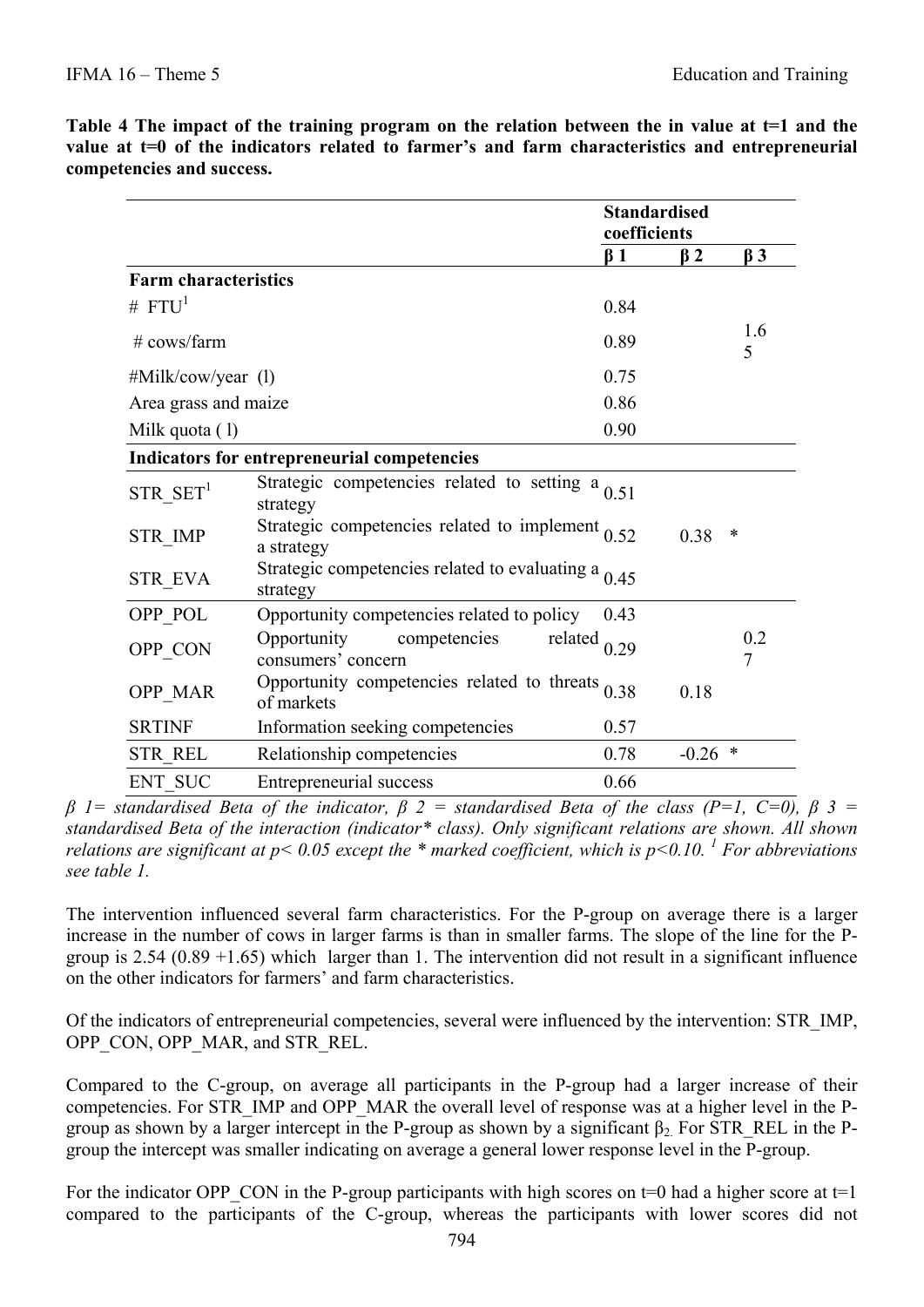significantly differ. In the P-group the slope of the relation  $(\beta_3)$  was different: the slope was steeper compared to the C-group.

#### **Discussion**

The participants in the training program group showed a significantly higher increase on a number of entrepreneurial competencies. A significant difference was seen in competencies related to implementation of a strategy between the P- and C- group. In the meetings of the training program group particular emphasis was given to improving strategic and opportunity competencies. Participants learned techniques and tools that helped them to translate long-term plans into operational plans and monitor the progress of the implementation of the plan. Also, by making the assignments they were in fact writing their own strategic plan.

New challenges due to the changing market and stricter regulations were the initial motives to start with the intervention plan. Therefore an important part of the program was dedicated to the assessment of the business environment. The participants on average significantly increased their opportunity competencies related to consumer's concern and threats of markets.

The scores on opportunity competencies related to policy increased in both the P- and C- group., however no significant differences in increase could be observed.

Participants with initial low scores showed a higher increase in scores on the indicators of their competencies when compared to participants with initial high scores. It looks like they gained more from the program. A reason for this can be that these initial low scoring respondents have more room for improvement. This can be room for improvement as an actual increase of competencies, but also room for improvement on the used measurement scales.

It has to be stated that high scores on the used scales doesn't necessarily mean that competencies could not be or were not further improved. More differentiated scales at the high end of the indicator value for assessing entrepreneurial competencies could determine a possible increase of these initial high responders.

## **Conclusions**

The results of the presented study indicate that it is possible to improve entrepreneurial competencies of dairy farmers by means of developing and discussing the farmers' strategic plans in study groups.

On average all participants benefited from the program, irrespective of farmer and farm characteristics or the level of competencies at the start of the program.

#### **Acknowledgements**

The Northern Dutch Farmers Organisation and the J. Mesdag Fund are acknowledged for the funding of this research. The support and time provided by the many farmers participating in this study is much appreciated